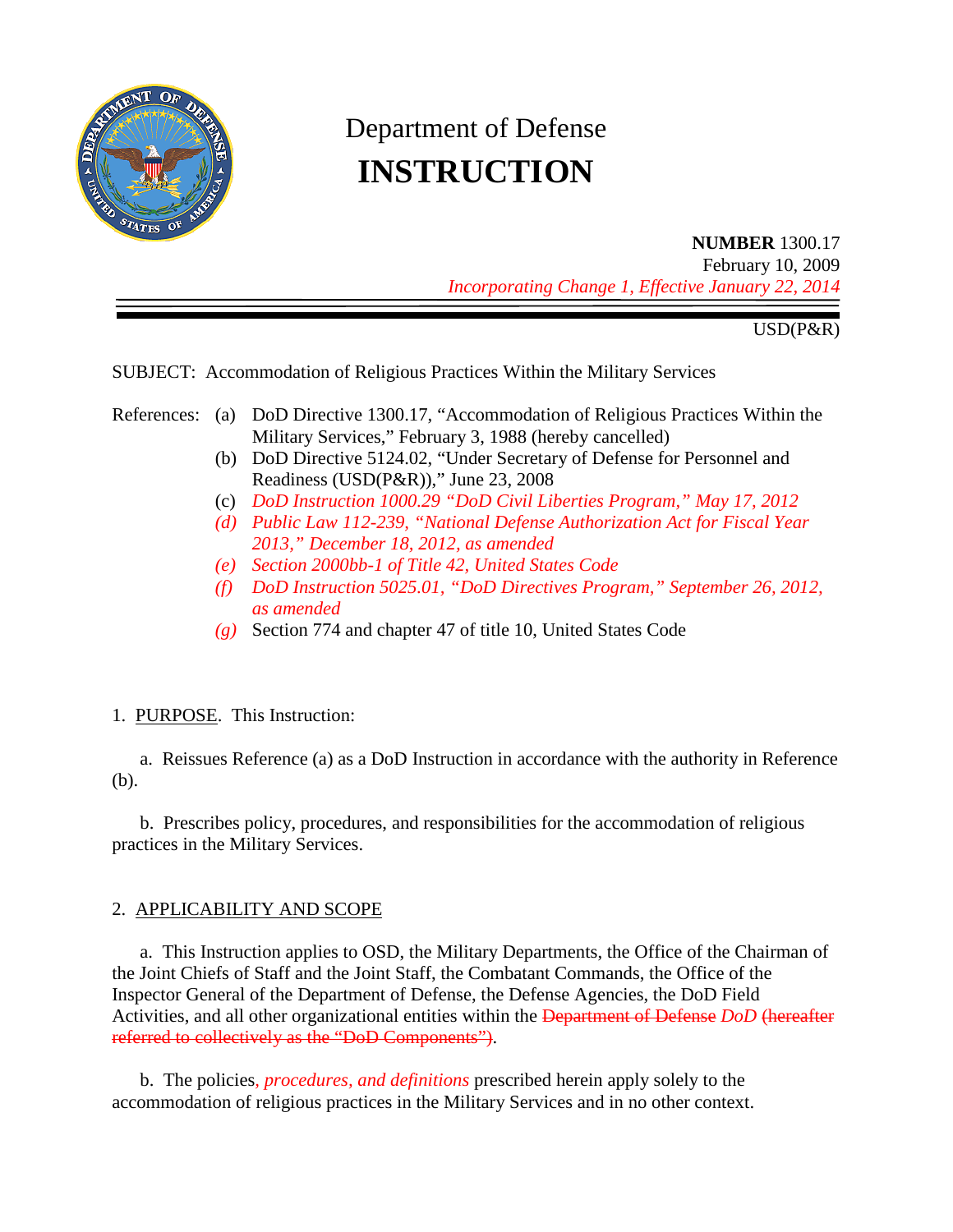#### 3. DEFINITIONS

a. Neat and Conservative. In the context of wearing a military uniform, "neat and conservative" items of religious apparel are those that:

(1) Are discreet, tidy, and not dissonant or showy in style, size, design, brightness, or color.

(2) Do not replace or interfere with the proper wear of any authorized article of the uniform.

(3) Are not temporarily or permanently affixed or appended to any authorized article of the uniform.

b. Religious Apparel. Articles of clothing worn as part of the doctrinal or traditional observance of the religious faith practiced by the member. Hair and grooming practices required or observed by religious groups are not included within the meaning of religious apparel. Jewelry bearing religious inscriptions or otherwise indicating affiliation or belief is subject to existing Service uniform regulations under the same standard that applies to jewelry that is not of a religious nature.

*c. Grooming and Appearance. Grooming and appearance practices, including hair, required or observed by religious groups.* 

*d. Religious Body Art. Temporary or permanent tattoos, piercings through the skin or body part, or other modifications to the body that are of a religious nature.*

*e. Substantially Burden. In general, significantly interfering with the exercise of religion as opposed to minimally interfering with the exercise of religion.*

*f. Exercise of Religion. Includes any religious practice(s), whether or not compelled by, or central to, a system of religious belief.*

*g. Compelling Governmental Interest. In the DoD, a military requirement that is essential to accomplishment of the military mission.*

4. POLICY. The U.S. Constitution proscribes Congress from enacting any law prohibiting the free exercise of religion. *It is DoD policy that:*

*a.* The Department of Defense *The DoD* places a high value on the rights of members of the Military Services to observe the tenets of their respective religions *or to observe no religion at all*. *It protects the civil liberties of its personnel and the public to the greatest extent possible, consistent with its military requirements, in accordance with DoD Instruction (DoDI) 1000.29 (Reference (c)).*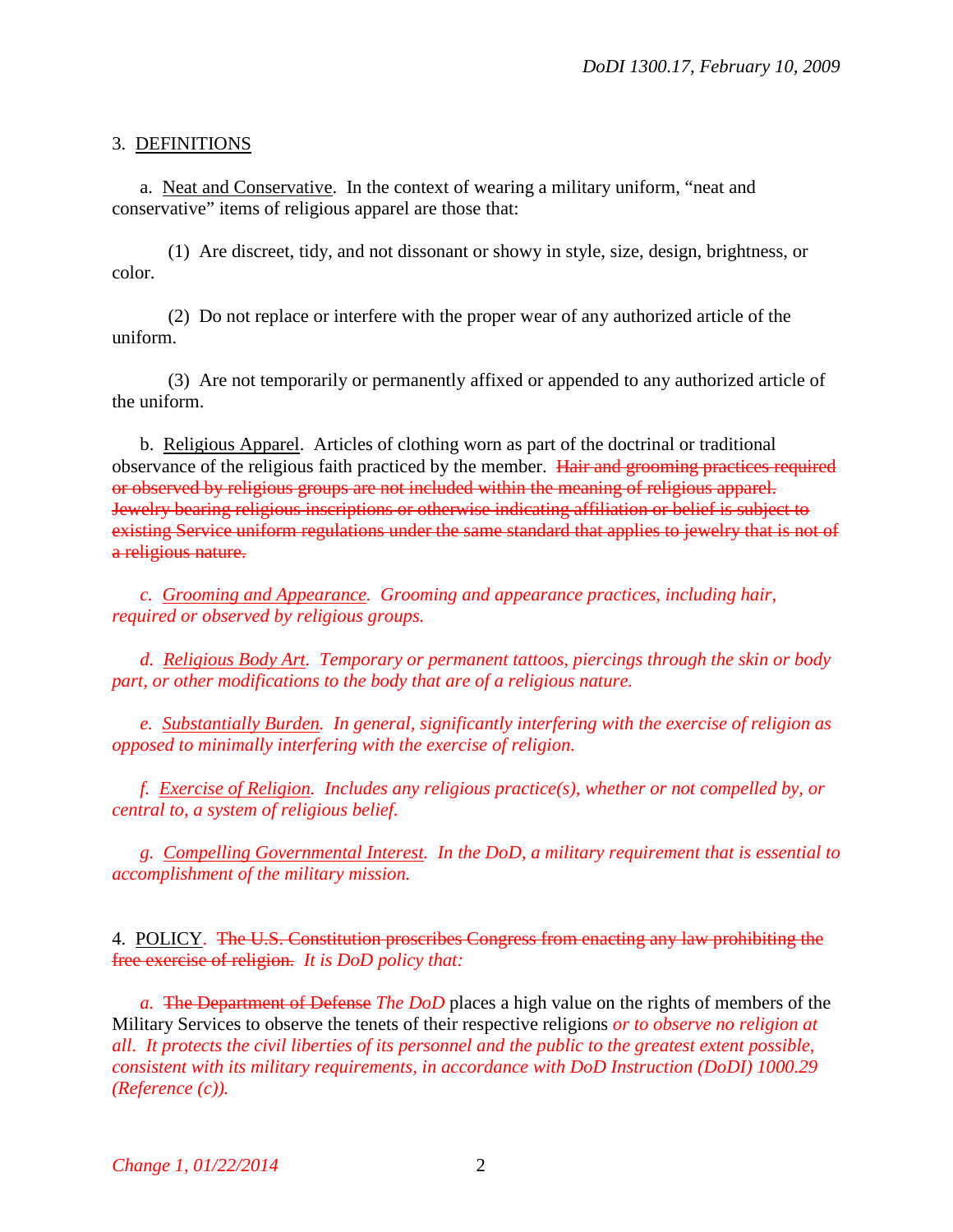*b. In accordance with section 533(a)(1) of Public Law 112-239 (Reference (d)), as amended, unless it could have an adverse impact on military readiness, unit cohesion, and good order and discipline, the Military Departments will accommodate individual expressions of sincerely held beliefs (conscience, moral principles, or religious beliefs) of Service members in accordance with the policies and procedures in this instruction. This does not preclude disciplinary or administrative action for conduct by a Service member requesting religious accommodation that is proscribed by Chapter 47 of Title 10, United States Code (the Uniform Code of Military Justice), including actions and speech that threaten good order and discipline.*

*c. DoD has a compelling government interest in mission accomplishment, including the elements of mission accomplishment such as military readiness, unit cohesion, good order, discipline, health, and safety, on both the individual and unit levels. An essential part of unit cohesion is establishing and maintaining uniform military grooming and appearance standards.*

*d. In so far as practicable, a Service member's expression of sincerely held beliefs (conscience, moral principles, or religious beliefs) may not be used as the basis of any adverse personnel action, discrimination, or denial of promotion, schooling, training, or assignment.*

*e.* It is DoD policy that r*R*equests for religious accommodation shall *will* be resolved in a timely manner and should *will* be approved when accommodation would not adversely affect mission accomplishment, including military readiness, unit cohesion, good order, discipline, *health and safety,* or any other military requirement. For requests for religious accommodation when accommodation would adversely affect mission accomplishment:

*(1) In accordance with section 2000bb-1 of Title 42, United States Code (Reference (e)), requests for religious accommodation from a military policy, practice, or duty that substantially burdens a Service member's exercise of religion may be denied only when the military policy, practice, or duty:* 

- *(a) Furthers a compelling governmental interest.*
- *(b) Is the least restrictive means of furthering that compelling governmental interest.*

*(2) Requests for religious accommodation from a military policy, practice, or duty that does not substantially burden a Service member's exercise of religion should not be evaluated under the standard established in paragraph 4e(1). Under these circumstances, the needs of the requesting Service member are balanced against the needs of mission accomplishment. Only if it is determined that the needs of mission accomplishment outweigh the needs of the Service member may the request be denied.*

*f. Requests for accommodation of religious practices will be resolved as follows:*

*(1) Immediate commanders may resolve requests for accommodation of religious practices that do not require a waiver of Military Department or Service policies regarding the*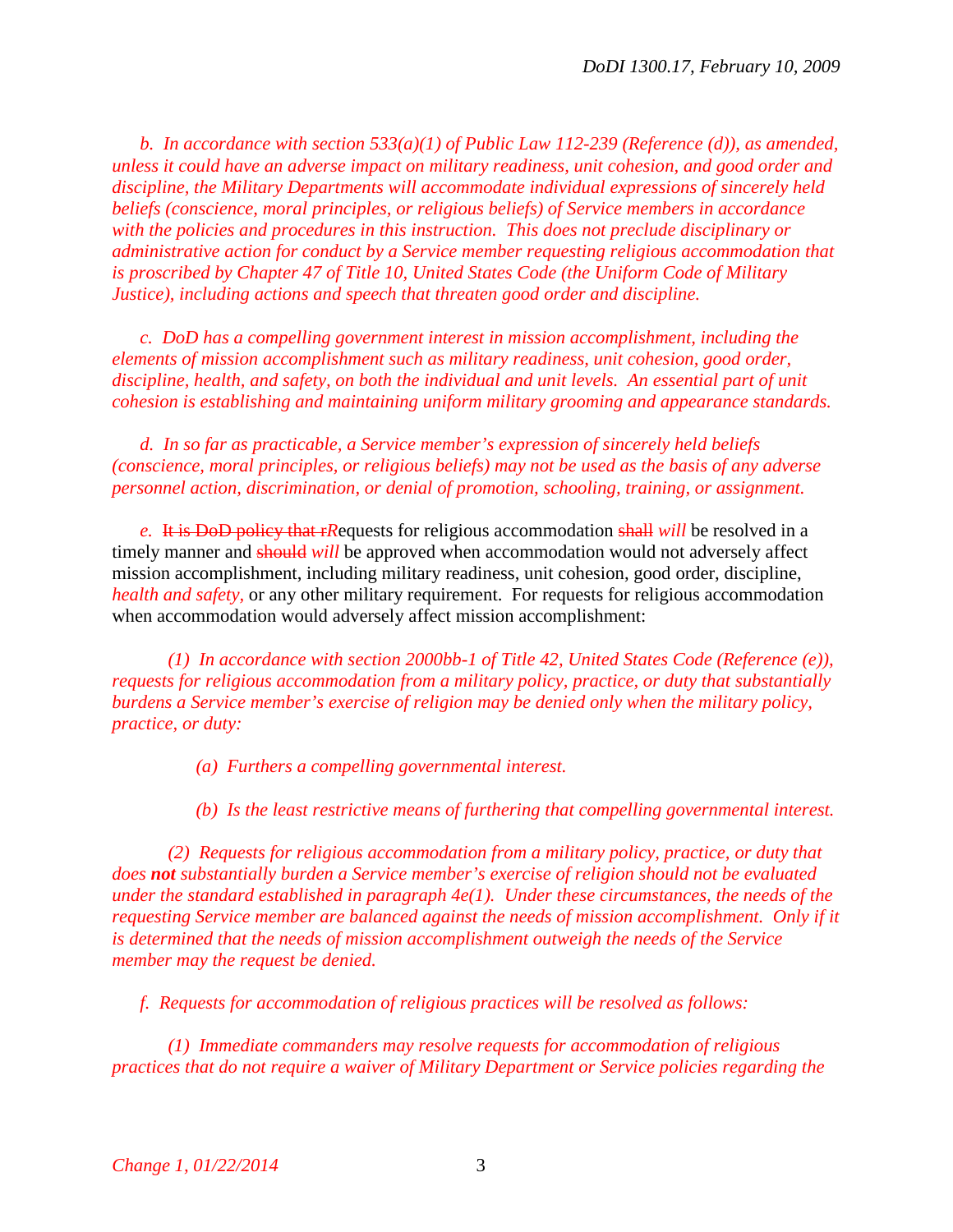*wearing of military uniforms, the wearing of religious apparel, or Service grooming, appearance, or body art standards.* 

*(a) Jewelry bearing religious inscriptions or otherwise indicating affiliation or belief is subject to existing Service uniform regulations under the same standard that applies to jewelry that is not of a religious nature.*

*(b) Grooming and appearance practices are not included within the definition of religious apparel; however, such practices are subject to consideration for accommodation when the request is based on religious beliefs.*

*(2) Requests that do require such a waiver will be forwarded to the Secretary of the Military Department concerned (known in this issuance as the "Secretary concerned") for decision. The Secretary concerned may delegate authority to resolve these requests no lower than:*

*(a) Army: Deputy Chief of Staff, G-1.*

*(b) Air Force: Deputy Chief of Staff for Manpower, Personnel, and Services.*

*(c) Navy: Chief of Naval Personnel and Deputy Commandant, Manpower and Reserve Affairs.* 

*g. Service members submitting requests for accommodation of religious practices will comply with the policy, practice, or duty from which they are requesting accommodation, including refraining from beginning unauthorized grooming and appearance practices, wearing unauthorized apparel, or applying unauthorized body art, unless and until the request is approved.*

*h. In resolving requests for accommodation of religious practices, careful consideration of the effect, if any, of approval or disapproval on any compelling governmental interest is essential. Because the military is a specialized community within the United States, governed by a discipline separate from that of the rest of society, the importance of uniformity and adhering to standards, of putting unit before self, is more significant and needs to be carefully evaluated when considering each request for accommodation of religious practices. It is particularly important to consider the effect on unit cohesion.*

*i. All requests for accommodation of religious practices will be assessed on a case-by-case basis. Each request must be considered based on its unique facts; the nature of the requested religious accommodation; the effect of approval or denial on the Service member's exercise of religion; and the effect of approval or denial on mission accomplishment, including unit cohesion.* 

*j. Service members whose requests for accommodation of religious practices are approved will be informed of the specific elements of that approval. Specific elements will include that such approval does not apply for their entire military service commitment and that, at the*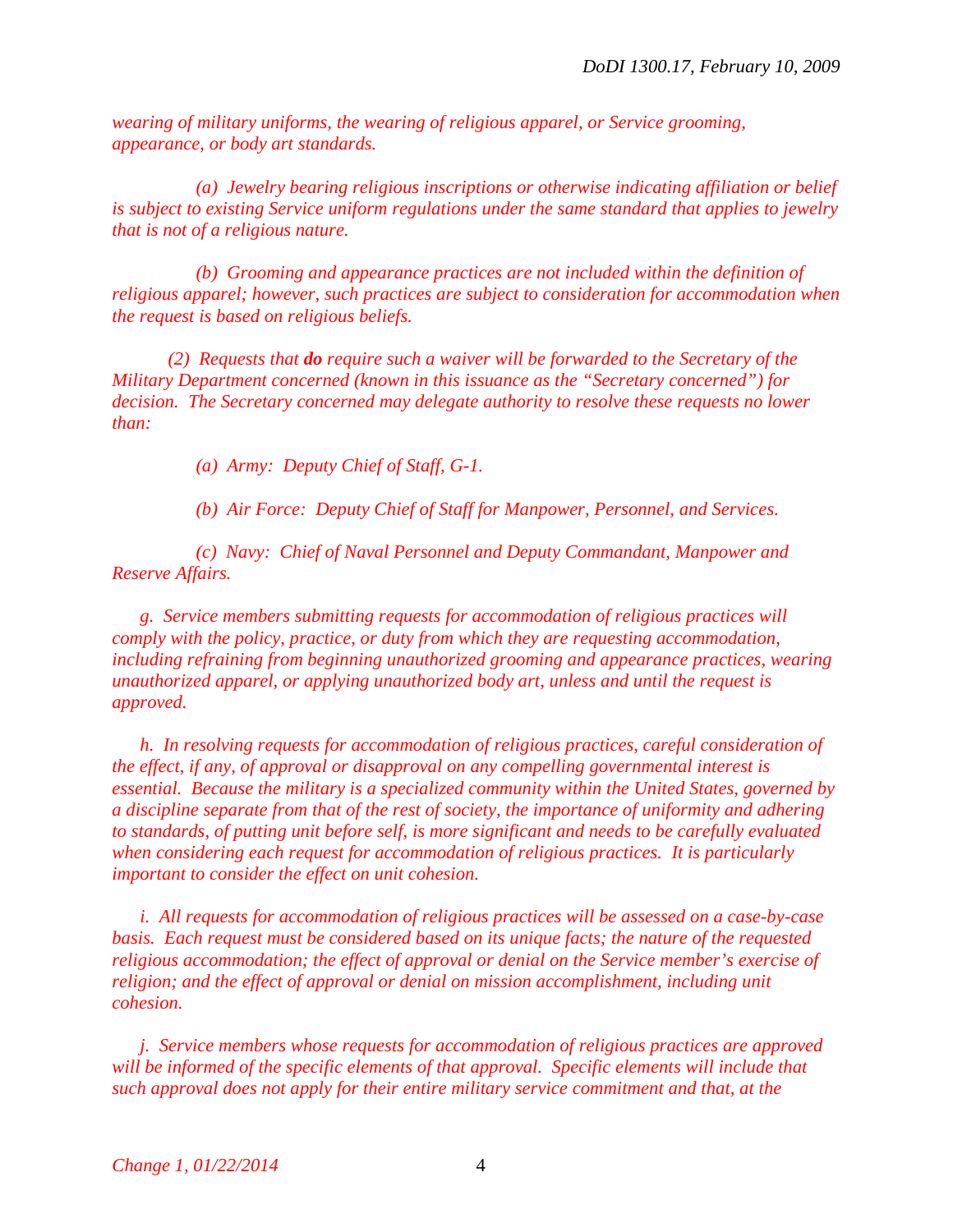*discretion of the Secretary concerned, new requests for the same accommodation are necessary upon new assignment, transfer of duty stations, or other significant change in circumstances, including deployment.*

#### 5. RESPONSIBILITIES

a. Principal Deputy Under Secretary of Defense for Personnel and Readiness *Assistant Secretary of Defense for Readiness and Force Management*. The Principal Deputy Under Secretary of Defense for Personnel and Readiness *Assistant Secretary of Defense for Readiness and Force Management*, under the authority, direction, and control of the Under Secretary of Defense for Personnel and Readiness, shall be responsible for the administration of this Instruction and may issue guidance implementing this Instruction, as appropriate.

b. Secretaries of the Military Departments. The Secretaries of the Military Departments shall issue appropriate implementing documents and administer the rules thereunder within their respective Departments consistently with this Instruction. *This includes:*

*(1) Designation of appropriate approval and disapproval authority.*

*(2) Final review will take place within 30 days for cases arising within the United States and within 60 days for all other cases, with strict limitations on exceptions for exigent circumstances.*

6. PROCEDURES. The enclosure contains procedures for accommodating religious practices in the Military Services.

7. RELEASABILITY. *Unlimited.* This Instruction is approved for public release and is available on the Internet from the DoD Issuances Web Site at http://www.dtic.mil/whs/directives.

8. EFFECTIVE DATE. This Instruction is effective immediately.*:*

*a. Is effective February 10, 2009.* 

*b. Must be reissued, cancelled, or certified current within 5 years of its publication to be considered current in accordance with DoDI 5025.01 (Reference (f)).*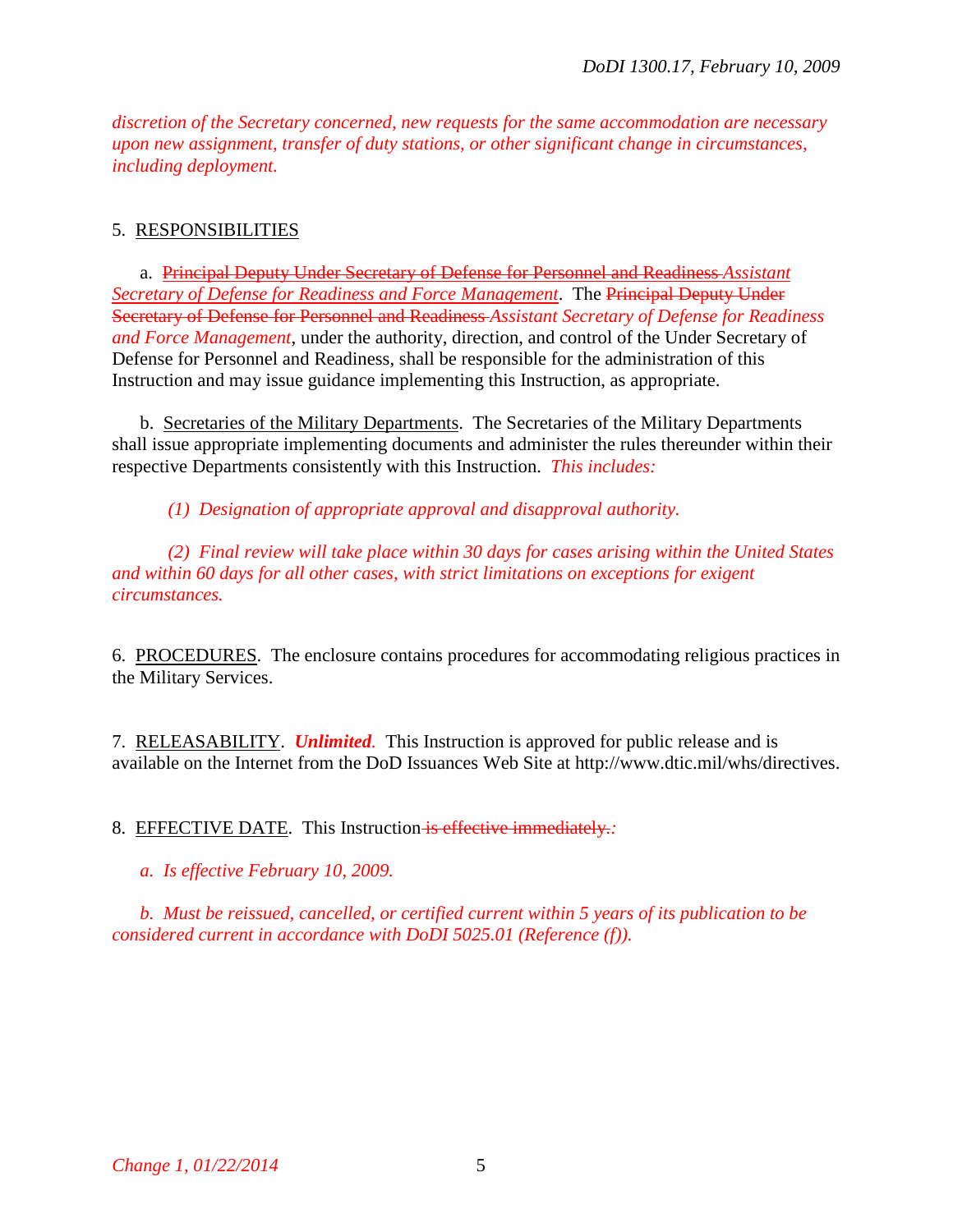*c. Will expire effective January 22, 2024 and be removed from the DoD Issuances Website if it hasn't been reissued or cancelled in accordance with Reference (f).*

Michael L. Dominguez

Acting Under Secretary of Defense (Personnel and Readiness)

Enclosure Procedures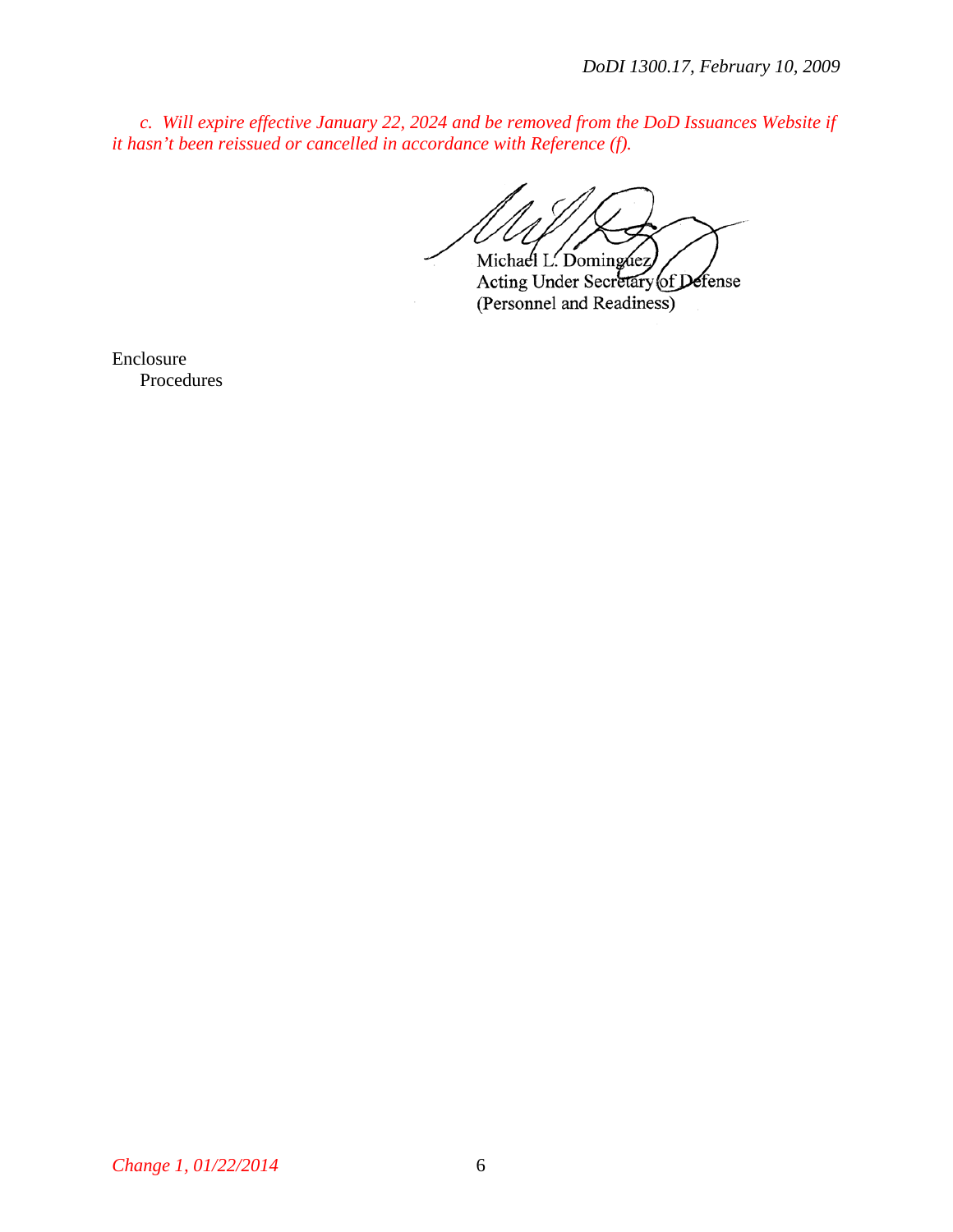### ENCLOSURE

## PROCEDURES

1. In accordance with rules prescribed by the Secretary of the Military Department of the individual making the request for accommodation *of a religious practice*, military commanders should consider the following factors, in addition to any other factors deemed appropriate, when determining whether to grant a request for the accommodation of religious practices, as addressed in section 4 of the front matter of this Instruction:

a. The importance of military requirements in terms of mission accomplishment, *including* military readiness, unit cohesion, *good order*, standards, and discipline, *health, and safety*.

b. The religious importance of the accommodation to the requester.

c. The cumulative impact of repeated accommodations of a similar nature.

d. Alternative means available to meet the requested accommodation.

e. Previous treatment of the same or similar requests, including treatment of similar requests made for other than religious reasons.

*f. If a waiver of current Service policy is required to approve a request, the decision authority rests with the Secretary concerned, delegable only to levels defined in paragraph 4b above the signature of this instruction.*

2. The factors described in this enclosure are intended to promote standard procedures for resolving difficult questions involving the accommodation of religious practices. In view of the different mission requirements of each command, individual consideration of specific requests for accommodation is necessary.

3. When *a* request for accommodation are *is* not in the best interest of the unit *approved*, and continued tension between the unit's requirements and the individual's religious beliefs *practices* is apparent, administrative actions should be considered. Those *Based on the needs of the Military Service, administrative* action *that* may *be considered* include but not limited to, assignment, reassignment, reclassification, or separation. Nothing in this Instruction precludes action under chapter 47 of title 10, United States code (Reference (c)), in the appropriate circumstances.

4. The guidance in this Instruction shall be used by the Military Departments in the development of implementing documents on the exercise of command discretion concerning the accommodation of religious practices.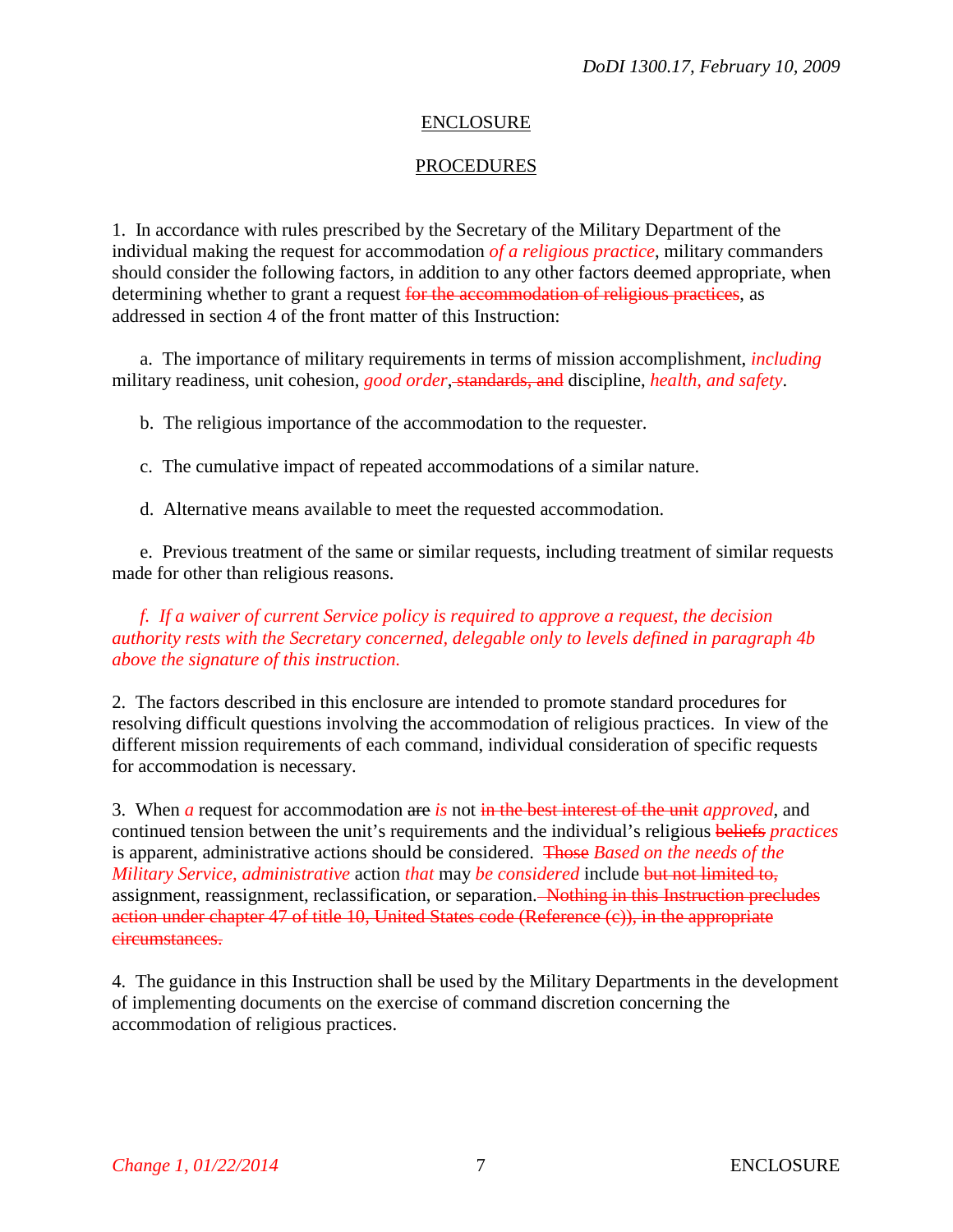a. Worship practices, holy days, and Sabbath or similar religious observance requests shall *will* be accommodated *to the extent possible consistent with mission accomplishment*. except when precluded by military necessity.

b. Religious beliefs shall be included as a factor for consideration when granting separate rations.

c. Religious beliefs shall be considered as a factor for the waiver of required medical practices, subject to military requirements *including* and medical risks to the unit.

d. Familiarization with religious accommodation policies shall be included in the training curricula for command, judge advocate, chaplain, and other appropriate career fields or assignments.

e. Applicants for commissioning, enlistment, and reenlistment shall be advised of their Military Department's specific religious accommodation policies.

5. In accordance with section 774 of Reference (e*g*), members of the Military Services may wear items of religious apparel while in uniform, except where the items would interfere with the performance of military duties or the item is not neat and conservative. The Military Departments shall prescribe regulations on the wear of such items. Factors used to determine if an item of religious apparel interferes with military duties include, but are not limited to, whether or not the item:

a. Impairs the safe and effective operation of weapons, military equipment, or machinery.

b. Poses a health or safety hazard to the Service member wearing the religious apparel and/or others.

c. Interferes with the wear or proper function of special or protective clothing or equipment (e.g., helmets, flak jackets, flight suits, camouflaged uniforms, gas *protective* masks, wet suits, and crash and rescue equipment).

d. Otherwise impairs the accomplishment of the military mission.

6. Religious items or articles not visible or otherwise apparent may be worn with the uniform provided they shall not interfere with the performance of the member's military duties, as discussed in paragraph 5 of this enclosure, or interfere with the proper wearing of any authorized article of the uniform.

7. A complete ban on wearing any visible items of religious apparel may be appropriate under circumstances in which the Service member's duties, the military mission, or the maintenance of discipline require absolute uniformity. For example, members may be prohibited from wearing visible religious apparel while wearing historical or ceremonial uniforms; participating in review formations, parades, honor or color guards, and similar ceremonial details and functions.